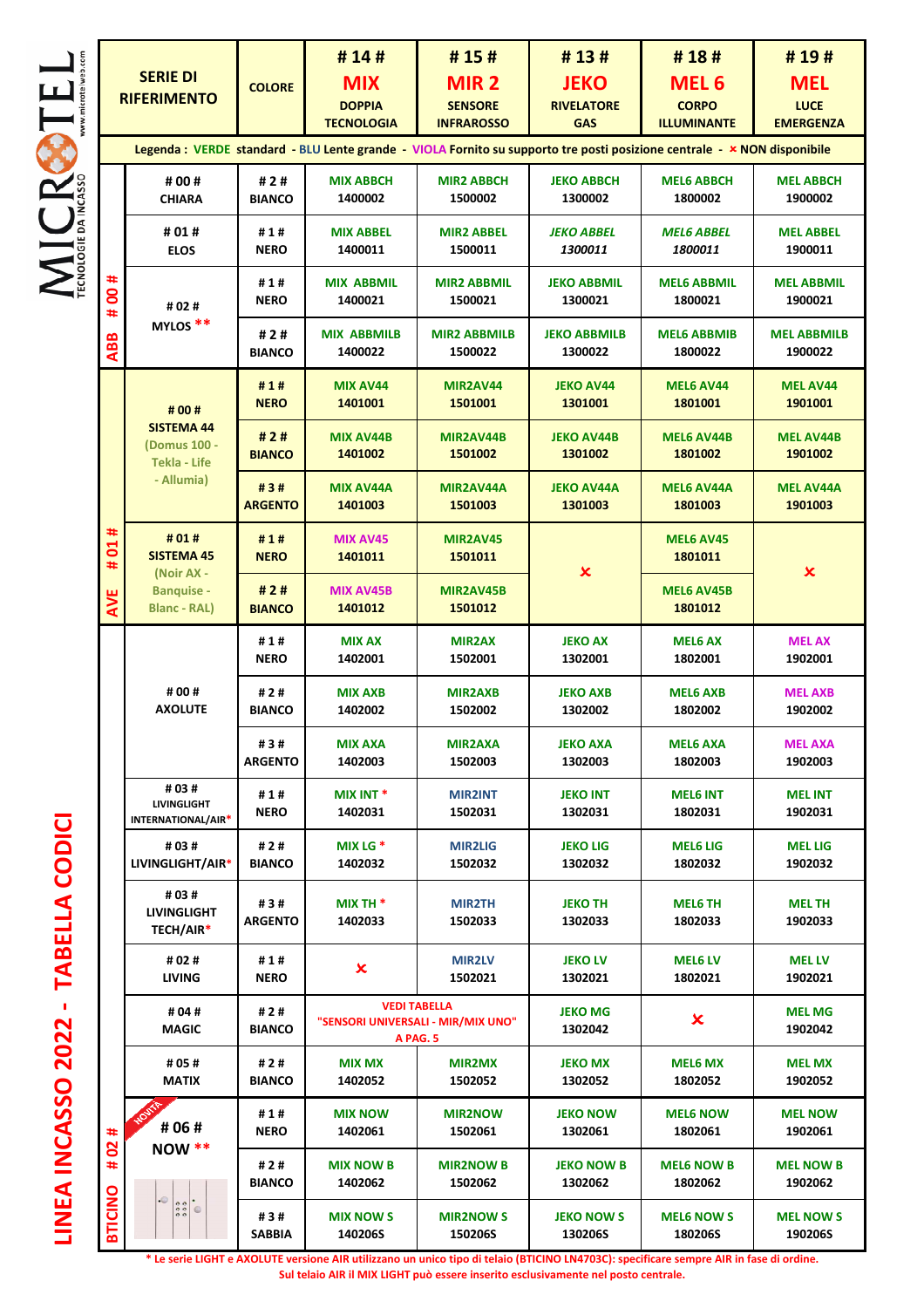|  |                | <b>SERIE DI</b><br><b>RIFERIMENTO</b> | <b>COLORE</b>         | #14#<br><b>MIX</b><br><b>DOPPIA</b><br><b>TECNOLOGIA</b> | #15#<br>MIR <sub>2</sub><br><b>SENSORE</b>                                                                                                                                        | #13#<br><b>JEKO</b><br><b>RIVELATORE</b> | #18#<br><b>MEL 6</b><br><b>CORPO</b> | #19#<br><b>MEL</b><br><b>LUCE</b>                                                                                                                                                                         |  |
|--|----------------|---------------------------------------|-----------------------|----------------------------------------------------------|-----------------------------------------------------------------------------------------------------------------------------------------------------------------------------------|------------------------------------------|--------------------------------------|-----------------------------------------------------------------------------------------------------------------------------------------------------------------------------------------------------------|--|
|  |                |                                       |                       |                                                          | <b>INFRAROSSO</b><br><b>GAS</b><br><b>ILLUMINANTE</b><br>Legenda : VERDE standard - BLU Lente grande - VIOLA Fornito su supporto tre posti posizione centrale - x NON disponibile |                                          |                                      |                                                                                                                                                                                                           |  |
|  |                | # 00 #<br><b>CHORUS</b>               | #1#<br><b>NERO</b>    | <b>MIX GW CH</b><br>1403001                              | <b>MIR2GWCH</b><br>1503001                                                                                                                                                        | <b>JEKO GWCH</b><br>1303001              | <b>MEL6 GWCH</b><br>1803001          | <b>MEL GWCH</b><br>1903001                                                                                                                                                                                |  |
|  |                |                                       | #2#<br><b>BIANCO</b>  | <b>MIX GWCHB</b><br>1403002                              | <b>MIR2GWCHB</b><br>1503002                                                                                                                                                       | <b>JEKO GWCHB</b><br>1303002             | <b>MEL6 GWCHB</b><br>1803002         | <b>MEL GWCHB</b><br>1903002                                                                                                                                                                               |  |
|  |                |                                       | #3#<br><b>ARGENTO</b> | <b>MIX GWCHA</b><br>1403003                              | <b>MIR2GWCHA</b><br>1503003                                                                                                                                                       | <b>JEKO GWCHA</b><br>1303003             | <b>MEL6 GWCHA</b><br>1803003         | <b>MEL GWCHA</b><br>1903003                                                                                                                                                                               |  |
|  |                | #01#<br><b>PLAYBUS</b>                | #1#<br><b>NERO</b>    | <b>MIX GWPB</b><br>1403011                               | <b>MIR2GWPB</b><br>1503011                                                                                                                                                        | <b>JEKO PB</b><br>1303011                | <b>MEL6 GWPB</b><br>1803011          | <b>MEL GWPB</b><br>1903011                                                                                                                                                                                |  |
|  | 03#<br>#       | # 02 #                                | #1#<br><b>NERO</b>    | <b>MIX GW</b><br>1403021                                 | <b>MIR2GWSYS</b><br>1503021                                                                                                                                                       | <b>JEKO GW</b><br>1303021                | <b>MEL6 GWSYS</b><br>1803021         | <b>MEL GWSYS</b><br>1903021                                                                                                                                                                               |  |
|  | <b>GEWISS</b>  | <b>SYSTEM</b>                         | #2#<br><b>BIANCO</b>  | <b>MIX GWB</b><br>1403022                                | <b>MIR2GWSYSB</b><br>1503022                                                                                                                                                      | <b>JEKO GWB</b><br>1303022               | <b>MEL6 GWSYSB</b><br>1803022        | <b>MEL GWSYSB</b><br>1903022                                                                                                                                                                              |  |
|  | #              | # 00 #<br><b>CROSS</b>                | #2#<br><b>BIANCO</b>  | <b>MIX CS</b><br>1404002                                 | <b>MIR2LEGCR</b><br>1504002                                                                                                                                                       | <b>JEKO CS</b><br>1304002                | <b>MEL6 LEGCS</b><br>1804002         | <b>MELCS</b><br>1904002                                                                                                                                                                                   |  |
|  | #04<br>LEGRAND | #01#<br><b>VELA</b><br>**             | #1#<br><b>NERO</b>    | <b>MIX VL</b><br>1404011                                 | <b>MIR2LEGVL</b><br>1504011                                                                                                                                                       | <b>JEKO VL</b><br>1304011                | <b>MEL6 LEGVL</b><br>1804011         | <b>MEL VL</b><br>1904011                                                                                                                                                                                  |  |
|  |                |                                       | #2#<br><b>BIANCO</b>  | <b>MIX VLB</b><br>1404012                                | <b>MIR2LEGVLB</b><br>1504012                                                                                                                                                      | <b>JEKO VLB</b><br>1304012               | <b>MEL6 LEGVLB</b><br>1804012        | <b>MEL VLB</b><br>1904012                                                                                                                                                                                 |  |
|  |                |                                       | #1#<br><b>NERO</b>    | <b>MIX VMAK</b><br>1405001                               | <b>MIR2VMAK</b><br>1505001                                                                                                                                                        | <b>JEKO VMAK</b><br>1305001              | <b>MEL6 VMAK</b><br>1805001          | <b>MEL VMAK</b><br>1905001                                                                                                                                                                                |  |
|  |                | # 00 #<br><b>ARKE'</b><br>(FIT)       | #2#<br><b>BIANCO</b>  | <b>MIX VMAKB</b><br>1405002                              | <b>MIR2VMAKB</b><br>1505002                                                                                                                                                       | <b>JEKO VMAKB</b><br>1305002             | <b>MEL6 VMAKB</b><br>1805002         | <b>MEL VMAKB</b><br>1905002                                                                                                                                                                               |  |
|  |                |                                       | #3#<br><b>ARGENTO</b> | <b>MIX VMAKA</b><br>1405003                              | <b>MIR2VMAKA</b><br>1505003                                                                                                                                                       | <b>JEKO VMAKA</b><br>1305003             | <b>MEL6 VMAKA</b><br>1805003         | <b>MEL VMAKA</b><br>1905003                                                                                                                                                                               |  |
|  |                | #01#                                  | #1#<br><b>NERO</b>    | <b>MIX VMEK</b><br>1405011                               | <b>MIR2VMEK</b><br>1505011                                                                                                                                                        | <b>JEKO VMEK</b><br>1305011              | <b>MEL6 VMEK</b><br>1805011          | <b>MEL VMEK</b><br>1905011                                                                                                                                                                                |  |
|  |                | <b>EIKON</b>                          | #2#<br><b>BIANCO</b>  | <b>MIX VMEKB</b><br>1405012                              | <b>MIR2VMEKB</b><br>1505012                                                                                                                                                       | <b>JEKO VMEKB</b><br>1305012             | <b>MEL6 VMEKB</b><br>1805012         | <b>EMERGENZA</b><br><b>MEL VMEKB</b><br>1905012<br><b>MEL VMEKNX</b><br>1905013<br><b>MEL VMID</b><br>1905021<br><b>MEL VMIDB</b><br>1905022<br><b>MEL VMPL</b><br>1905032<br><b>MEL VMPLS</b><br>1905033 |  |
|  |                | #01#<br><b>EIKON NEXT</b>             | #3#<br><b>ARGENTO</b> | <b>MIX VMEKNX</b><br>1405013                             | <b>MIR2VMEKNX</b><br>1505013                                                                                                                                                      | <b>JEKO VMEKNX</b><br>1305013            | <b>MEL6 VMEKNX</b><br>1805013        |                                                                                                                                                                                                           |  |
|  |                | # 02 #                                | #1#<br><b>NERO</b>    | <b>MIX VMID</b><br>1405021                               | <b>MIR2VMID</b><br>1505021                                                                                                                                                        | <b>JEKO VMID</b><br>1305021              | <b>MEL6 VMID</b><br>1805021          |                                                                                                                                                                                                           |  |
|  |                | <b>IDEA</b>                           | #2#<br><b>BIANCO</b>  | <b>MIX VMIDB</b><br>1405022                              | <b>MIR2 VMIDB</b><br>1505022                                                                                                                                                      | <b>JEKO VMIDB</b><br>1305022             | <b>MEL6 VMIDB</b><br>1805022         |                                                                                                                                                                                                           |  |
|  | ♯<br>80<br>#   | # 03 #<br><b>PLANA</b>                | #2#<br><b>BIANCO</b>  | <b>MIX VMPL</b><br>1405032                               | <b>MIR2VMPL</b><br>1505032                                                                                                                                                        | <b>JEKO VMPL</b><br>1305032              | <b>MEL6 VMPL</b><br>1805032          |                                                                                                                                                                                                           |  |
|  | <b>VIMAR</b>   | # 03 #<br><b>PLANA SILVER</b>         | #3#<br><b>ARGENTO</b> | <b>MIX VMPLS</b><br>1405033                              | <b>MIR2VMPLS</b><br>1505033                                                                                                                                                       | <b>JEKO VMPLS</b><br>1305033             | <b>MEL6 VMPLS</b><br>1805033         |                                                                                                                                                                                                           |  |

MICRSSTEL

**LINEA INCASSO 2022 - TABELLA CODICI**  LINEA INCASSO 2022 - TABELLA CODICI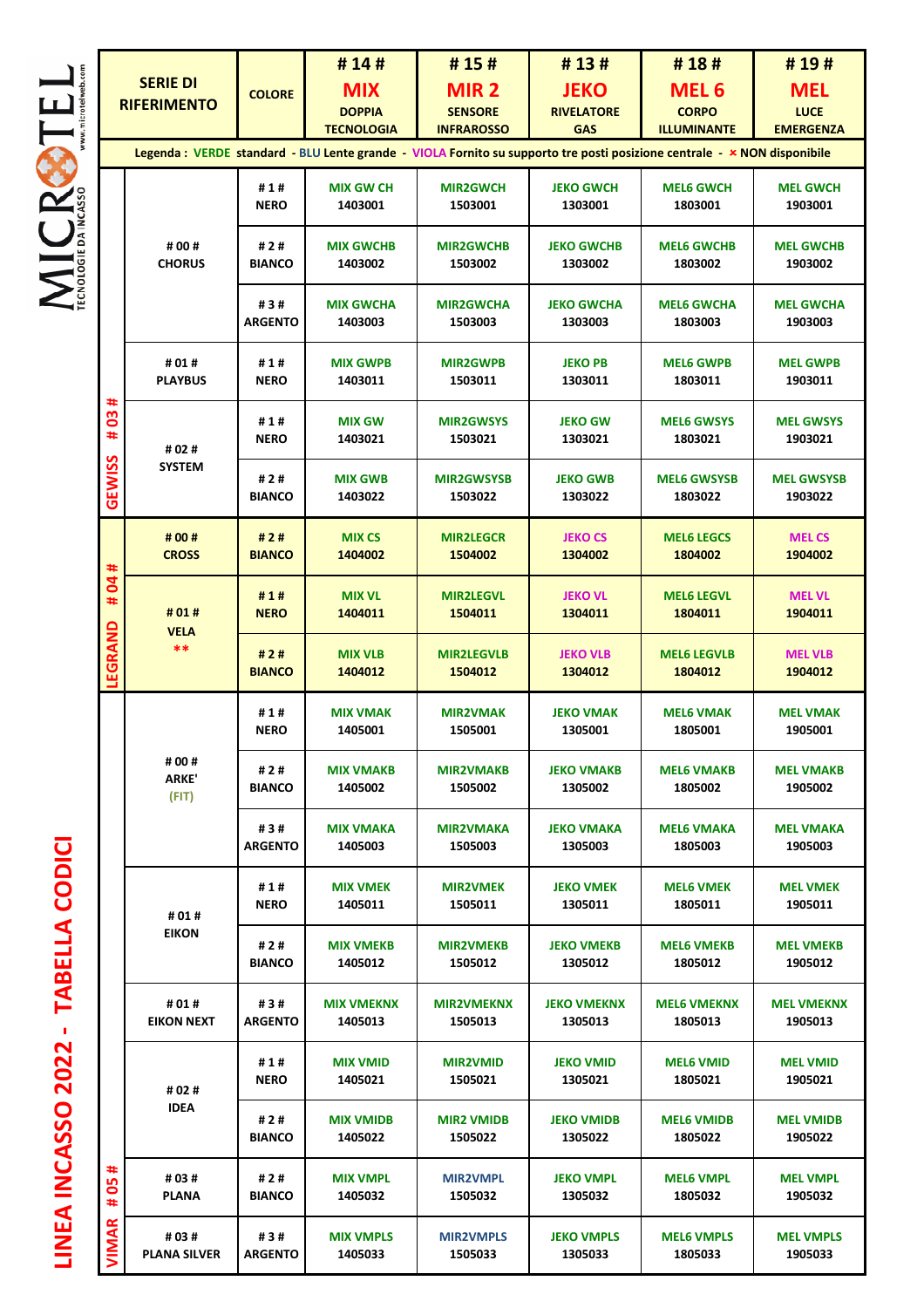|                      |                            |                                                                                       |                       | #11#                                                                                                                     | #16#                            | #17#                            | # 20 #                                | #21#                             |
|----------------------|----------------------------|---------------------------------------------------------------------------------------|-----------------------|--------------------------------------------------------------------------------------------------------------------------|---------------------------------|---------------------------------|---------------------------------------|----------------------------------|
| www.microtelweb.com  |                            | <b>SERIE DI</b>                                                                       | <b>COLORE</b>         | BESSY <sup>3</sup>                                                                                                       | <b>SPY EYE</b>                  | <b>SPY IR</b>                   | <b>SPY 360</b>                        | <b>SPY H2</b>                    |
|                      |                            | <b>RIFERIMENTO</b>                                                                    |                       | <b>SENSORE</b>                                                                                                           | <b>TELECAMERA</b>               | <b>TELECAMERA</b>               | <b>TELECAMERA</b>                     | <b>TELECAMERA</b>                |
|                      |                            |                                                                                       |                       | <b>TRIVALENTE</b>                                                                                                        | <b>COLORI</b>                   | <b>COLORI CON IR</b>            | <b>ORIENTABILE</b>                    | <b>COLORI +IR h2</b>             |
|                      |                            |                                                                                       |                       | Legenda : VERDE standard - BLU Lente grande - VIOLA Fornito su supporto tre posti posizione centrale - * NON disponibile |                                 |                                 |                                       |                                  |
|                      |                            | # 00 #<br><b>CHIARA</b>                                                               | #2#<br><b>BIANCO</b>  | <b>BESSY3 ABBCH</b><br>1100002                                                                                           | <b>SPYEYE ABBCH</b><br>1600002  | <b>SPY IR ABBCH</b><br>1700002  | SPY360 ABBCH<br>2000002               | <b>SPY H2 ABBCH</b><br>2100002   |
| ECNOLOGIE DA INCASSO | #<br>8<br>#.<br><b>ABB</b> | #01#<br><b>ELOS</b>                                                                   | #1#<br><b>NERO</b>    | <b>BESSY3 ABBEL</b><br>1100011                                                                                           | <b>SPYEYE ABBEL</b><br>1600011  | <b>SPY IR ABBEL</b><br>1700011  | SPY360 ABBEL<br>2000011               | <b>SPY H2 ABBEL</b><br>2100011   |
|                      |                            | # 02 #<br>MYLOS **                                                                    | #1#<br><b>NERO</b>    | <b>BESSY3 ABBMIL</b><br>1100021                                                                                          | <b>SPYEYE ABBMIL</b><br>1600021 | <b>SPY IR ABBMIL</b><br>1700021 | <b>SPY360 ABBMIL</b><br>2000021       | <b>SPY H2 ABBMIL</b><br>2100021  |
|                      |                            |                                                                                       | #2#<br><b>BIANCO</b>  | <b>BESSY3 ABBMILB</b><br>1100022                                                                                         | <b>SPYEYE ABBMIB</b><br>1600022 | <b>SPY IR ABBMIB</b><br>1700022 | <b>SPY360 ABBMIB</b><br>2000022       | <b>SPY H2 ABBMILB</b><br>2100022 |
|                      |                            | # 00 #                                                                                | #1#<br><b>NERO</b>    | BESSY <sup>3</sup> AV44<br>1101001                                                                                       | <b>SPYEYE AV44</b><br>1601001   | <b>SPY IR AV44</b><br>1701001   | <b>SPY360 AV44</b><br>2001001         | SPY H2 AV44<br>2101001           |
|                      |                            | <b>SISTEMA 44</b><br>(Domus 100 -<br><b>Tekla - Life</b>                              | #2#<br><b>BIANCO</b>  | BESSY <sup>3</sup> AV44B<br>1101002                                                                                      | <b>SPYEYE AV44B</b><br>1601002  | <b>SPY IR AV44B</b><br>1701002  | <b>SPY360 AV44B</b><br>2001002        | SPY H2 AV44B<br>2101002          |
|                      |                            | - Allumia)                                                                            | #3#<br><b>ARGENTO</b> | BESSY <sup>3</sup> AV44A<br>1101003                                                                                      | <b>SPYEYE AV44A</b><br>1601003  | <b>SPY IR AV44A</b><br>1701003  | <b>SPY360 AV44A</b><br>2001003        | SPY H2 AV44A<br>2101003          |
|                      | ∗<br><b>DO</b><br>#        | # 01 #<br><b>SISTEMA 45</b><br>(Noir AX -<br><b>Banquise -</b><br><b>Blanc - RAL)</b> | #1#<br><b>NERO</b>    | BESSY <sup>3</sup> AV45<br>1101011                                                                                       | <b>SPYEYE AV45</b><br>1601011   | <b>SPY IR AV45</b><br>1701011   | <b>SPY360 AV45</b><br>2001011         | SPY H2 AV45<br>2101011           |
|                      | AVE                        |                                                                                       | #2#<br><b>BIANCO</b>  | BESSY <sup>3</sup> AV45B<br>1101012                                                                                      | <b>SPYEYE AV45B</b><br>1601012  | <b>SPY IR AV45B</b><br>1701012  | <b>SPY360 AV45B</b><br>2001012        | SPY H2 AV45B<br>2101012          |
|                      |                            | # 00 #<br>AXOLUTE/AIR*                                                                | #1#<br><b>NERO</b>    | BESSY <sup>3</sup> AX<br>1102001                                                                                         | <b>SPYEYE AX</b><br>1602001     | <b>SPY IR AX</b><br>1702001     | <b>SPY360 AX</b><br>2002001           | <b>SPY H2 AX</b><br>2102001      |
|                      |                            |                                                                                       | #2#<br><b>BIANCO</b>  | <b>BESSY<sup>3</sup>AXB</b><br>1102002                                                                                   | <b>SPYEYE AXB</b><br>1602002    | <b>SPY IR AXB</b><br>1702002    | SPY360 AXB<br>2002002                 | <b>SPY H2 AXB</b><br>2102002     |
|                      |                            |                                                                                       | #3#<br><b>ARGENTO</b> | <b>BESSY<sup>3</sup>AXA</b><br>1102003                                                                                   | <b>SPYEYE AXA</b><br>1602003    | <b>SPY IR AXA</b><br>1702003    | SPY360 AXA<br>2002003                 | <b>SPY H2 AXA</b><br>2102003     |
|                      |                            | # 03 #<br>LIVING LIGHT<br><b>INTERNATIONAL/AIR*</b>                                   | #1#<br><b>NERO</b>    | BESSY <sup>3</sup> INT<br>1102031                                                                                        | <b>SPYEYE INT</b><br>1602031    | <b>SPY IR INT</b><br>1702031    | SPY360 INT<br>2002031                 | <b>SPY H2 INT</b><br>2102031     |
|                      |                            | #03 # LIVING<br>$LIGHT/AIR*$                                                          | #2#<br><b>BIANCO</b>  | BESSY <sup>3</sup> LG<br>1102032                                                                                         | <b>SPYEYE LIG</b><br>1602032    | <b>SPY IR LIG</b><br>1702032    | SPY360 LIG<br>2002032                 | <b>SPY H2 LIG</b><br>2102032     |
|                      |                            | # 03 #<br><b>LIVINGLIGHT</b><br>TECH/AIR*                                             | #3#<br><b>ARGENTO</b> | BESSY <sup>3</sup> TH<br>1102033                                                                                         | <b>SPYEYE TH</b><br>1602033     | <b>SPY IR TH</b><br>1702033     | <b>SPY360 TH</b><br>2002033           | SPY H <sub>2</sub> TH<br>2102033 |
|                      |                            | # 02 #<br><b>LIVING</b>                                                               | #1#<br><b>NERO</b>    | BESSY <sup>3</sup> LV<br>1102021                                                                                         | <b>SPYEYE LV</b><br>1602021     | <b>SPY IR LV</b><br>1702021     | <b>SPY360 LV</b><br>2002021           | <b>SPY H2 LV</b><br>2102021      |
|                      |                            | # 04 #<br><b>MAGIC</b>                                                                | #2#<br><b>BIANCO</b>  | ×                                                                                                                        | <b>SPYEYE MG</b><br>1602042     | x                               | $\boldsymbol{\mathsf{x}}$             | $\boldsymbol{\mathsf{x}}$        |
|                      |                            | # 05 #<br><b>MATIX</b>                                                                | #2#<br><b>BIANCO</b>  | BESSY <sup>3</sup> MX<br>1102052                                                                                         | <b>SPYEYE MX</b><br>1602052     | <b>SPY IR MX</b><br>1702052     | <b>SPY360 MX</b><br>2002052           | SPY H2 MX<br>2102052             |
|                      | #<br>2o                    | # 06 #                                                                                | #1#<br><b>NERO</b>    |                                                                                                                          | <b>SPYEYE NOW</b><br>1602061    | <b>SPY IR NOW</b><br>1702061    | SPY360 NOW<br>2002061                 | <b>SPY H2 NOW</b><br>2102061     |
|                      | ÷,                         | $\text{Now**}$                                                                        | #2#<br><b>BIANCO</b>  | $\pmb{\times}$                                                                                                           | <b>SPYEYE NOWB</b><br>1602062   | <b>SPY IR NOW B</b><br>1702062  | <b>SPY360 NOW B</b><br>2002062        | <b>SPY H2 NOW B</b><br>2102062   |
|                      | <b>BTICINO</b>             |                                                                                       | #3#<br>SABBIA         |                                                                                                                          | <b>SPYEYE NOWB</b><br>160206S   | <b>SPY IR NOW S</b><br>170206S  | <b>SPY360 NOW S</b><br><b>200206S</b> | <b>SPY H2 NOW S</b><br>210206S   |

MICROTEL

**LINEA INCASSO 2022 - TABELLA CODICI** LINEA INCASSO 2022 - TABELLA CODICI

> **\* Le serie LIGHT e AXOLUTE versione AIR utilizzano un unico tipo di telaio (BTICINO LN4703C): specificare sempre AIR in fase di ordine. Sul telaio AIR il MIX LIGHT può essere inserito esclusivamente nel posto centrale.**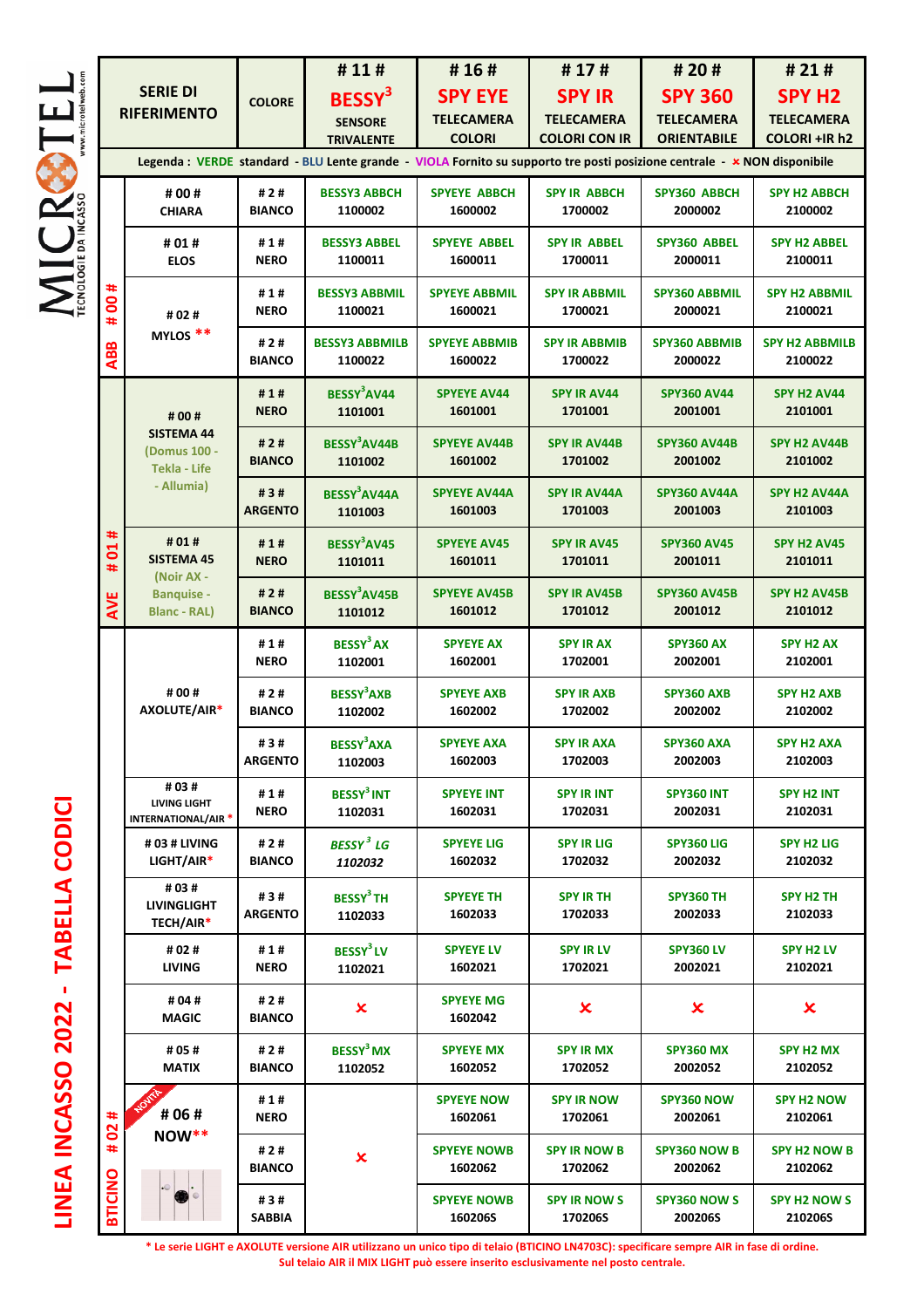|                                       |                                                                                                                         |                       | #11#                                                      | #16#                                          | #17#                                                       | # 20 #                                                    | #21#                                                       |  |
|---------------------------------------|-------------------------------------------------------------------------------------------------------------------------|-----------------------|-----------------------------------------------------------|-----------------------------------------------|------------------------------------------------------------|-----------------------------------------------------------|------------------------------------------------------------|--|
| <b>SERIE DI</b><br><b>RIFERIMENTO</b> |                                                                                                                         | <b>COLORE</b>         | BESSY <sup>3</sup><br><b>SENSORE</b><br><b>TRIVALENTE</b> | <b>SPY EYE</b><br>TELECAMERA<br><b>COLORI</b> | <b>SPY IR</b><br><b>TELECAMERA</b><br><b>COLORI CON IR</b> | <b>SPY 360</b><br><b>TELECAMERA</b><br><b>ORIENTABILE</b> | <b>SPY H2</b><br><b>TELECAMERA</b><br><b>COLORI +IR h2</b> |  |
|                                       | Legenda: VERDE standard - BLU Lente grande - VIOLA Fornito su supporto tre posti posizione centrale - * NON disponibile |                       |                                                           |                                               |                                                            |                                                           |                                                            |  |
|                                       | # 00 #<br><b>CHORUS</b>                                                                                                 | #1#<br><b>NERO</b>    | <b>BESSY<sup>3</sup>GWCH</b><br>1103001                   | <b>SPYEYE GWCH</b><br>1603001                 | <b>SPY IR GWCH</b><br>1703001                              | <b>SPY360 GWCH</b><br>2003001                             | <b>SPY H2 GWCH</b><br>2103001                              |  |
|                                       |                                                                                                                         | #2#<br><b>BIANCO</b>  | <b>BESSY<sup>3</sup>GWCHB</b><br>1103002                  | <b>SPYEYE GWCHB</b><br>1603002                | <b>SPY IR GWCHB</b><br>1703002                             | <b>SPY360 GWCHB</b><br>2003002                            | <b>SPY H2 GWCHB</b><br>2103002                             |  |
|                                       |                                                                                                                         | #3#<br><b>ARGENTO</b> | <b>BESSY<sup>3</sup>GWCHA</b><br>1103003                  | <b>SPYEYE GWCHA</b><br>1603003                | <b>SPY IR GWCHA</b><br>1703003                             | <b>SPY360 GWCHA</b><br>2003003                            | <b>SPY H2 GWCHA</b><br>2103003                             |  |
| #<br>80                               | #01#<br><b>PLAYBUS</b>                                                                                                  | #1#<br><b>NERO</b>    | <b>BESSY<sup>3</sup>GWPB</b><br>1103011                   | <b>SPYEYE GWPB</b><br>1603011                 | <b>SPY IR GWPB</b><br>1703011                              | <b>SPY360 GWPB</b><br>2003011                             | <b>SPY H2 GWPB</b><br>2103011                              |  |
| #                                     | # 02 #<br><b>SYSTEM</b>                                                                                                 | #1#<br><b>NERO</b>    | <b>BESSY<sup>3</sup>GWSYS</b><br>1103021                  | <b>SPYEYE GWSYS</b><br>1603021                | <b>SPY IR GWSYS</b><br>1703021                             | <b>SPY360 GWSYS</b><br>2003021                            | <b>SPY H2 GWSYS</b><br>2103021                             |  |
| GEWISS                                |                                                                                                                         | #2#<br><b>BIANCO</b>  | <b>BESSY<sup>3</sup>GWSYSB</b><br>1103022                 | <b>SPYEYE GWSYSB</b><br>1603022               | <b>SPY IR GWSYSB</b><br>1703022                            | <b>SPY360 GWSYSB</b><br>2003022                           | <b>SPY H2 GWSYSB</b><br>2103022                            |  |
| #<br>$\overline{a}$                   | # 00 #<br><b>CROSS</b>                                                                                                  | #2#<br><b>BIANCO</b>  | <b>BESSY<sup>3</sup>LEGCR</b><br>1104002                  | <b>SPYEYE LEGCR</b><br>1604002                | <b>SPY IR LEGCR</b><br>1704002                             | <b>SPY360 LEGCR</b><br>2004002                            | <b>SPY H2 LEGCR</b><br>2104002                             |  |
| #<br>LEGRAND                          | # 01 #<br><b>VELA</b><br>**                                                                                             | #1#<br><b>NERO</b>    | <b>BESSY<sup>3</sup>LEGVL</b><br>1104011                  | <b>SPYEYE LEGVL</b><br>1604011                | <b>SPY IR LEGVL</b><br>1704011                             | <b>SPY360 LEGVL</b><br>2004011                            | <b>SPY H2 LEGVL</b><br>2104011                             |  |
|                                       |                                                                                                                         | #2#<br><b>BIANCO</b>  | <b>BESSY<sup>3</sup>LEGVLB</b><br>1104012                 | <b>SPYEYE LEGVLB</b><br>1604012               | <b>SPY IR LEGVLB</b><br>1704012                            | <b>SPY360 LEGVLB</b><br>2004012                           | <b>SPY H2 LEGVLB</b><br>2104012                            |  |
|                                       | # 00 #<br><b>ARKE'</b><br>(FIT)                                                                                         | #1#<br><b>NERO</b>    | <b>BESSY<sup>3</sup>VMAK</b><br>1105001                   | <b>SPYEYE VMAK</b><br>1605001                 | <b>SPY IR VMAK</b><br>1705001                              | <b>SPY360 VMAK</b><br>2005001                             | <b>SPY H2 VMAK</b><br>2105001                              |  |
|                                       |                                                                                                                         | #2#<br><b>BIANCO</b>  | <b>BESSY<sup>3</sup>VMAKB</b><br>1105002                  | <b>SPYEYE VMAKB</b><br>1605002                | <b>SPY IR VMAKB</b><br>1705002                             | <b>SPY360 VMAKB</b><br>2005002                            | <b>SPY H2 VMAKB</b><br>2105002                             |  |
|                                       |                                                                                                                         | #3#<br><b>ARGENTO</b> | <b>BESSY<sup>3</sup>VMAKA</b><br>1105003                  | <b>SPYEYE VMAKA</b><br>1605003                | <b>SPY IR VMAKA</b><br>1705003                             | <b>SPY360 VMAKA</b><br>2005003                            | <b>SPY H2 VMAKA</b><br>2105003                             |  |
|                                       | #01#                                                                                                                    | #1#<br><b>NERO</b>    | <b>BESSY<sup>3</sup>VMEK</b><br>1105011                   | <b>SPYEYE VMEK</b><br>1605011                 | <b>SPY IR VMEK</b><br>1705011                              | <b>SPY360 VMEK</b><br>2005011                             | <b>SPY H2 VMEK</b><br>2105011                              |  |
|                                       | <b>EIKON</b>                                                                                                            | #2#<br><b>BIANCO</b>  | <b>BESSY<sup>3</sup>VMEKB</b><br>1105012                  | <b>SPYEYE VMEKB</b><br>1605012                | <b>SPY IR VMEKB</b><br>1705012                             | <b>SPY360 VMEKB</b><br>2005012                            | <b>SPY H2 VMEKB</b><br>2105012                             |  |
|                                       | #01#<br><b>EIKON NEXT</b>                                                                                               | #3#<br><b>ARGENTO</b> | <b>BESSY<sup>3</sup>VMEKNX</b><br>1105013                 | <b>SPYEYE VMEKNX</b><br>1605013               | <b>SPY IR VMEKNX</b><br>1705013                            | <b>SPY360 VMEKNX</b><br>2005013                           | <b>SPY H2 VMEKNX</b><br>2105013                            |  |
|                                       | # 02 #                                                                                                                  | #1#<br><b>NERO</b>    | BESSY <sup>3</sup> VMID<br>1105021                        | <b>SPYEYE VMID</b><br>1605021                 | <b>SPY IR VMID</b><br>1705021                              | SPY360 VMID<br>2005021                                    | <b>SPY H2 VMID</b><br>2105021                              |  |
| #                                     | <b>IDEA</b>                                                                                                             | #2#<br><b>BIANCO</b>  | <b>BESSY<sup>3</sup>VMIDB</b><br>1105022                  | <b>SPYEYE VMIDB</b><br>1605022                | <b>SPY IR VMIDB</b><br>1705022                             | <b>SPY360 VMIDB</b><br>2005022                            | <b>SPY H2 VMIDB</b><br>2105022                             |  |
| 95<br>#                               | #03#<br><b>PLANA</b>                                                                                                    | #2#<br><b>BIANCO</b>  | BESSY <sup>3</sup> VMPL<br>1105032                        | <b>SPYEYE VMPL</b><br>1605032                 | <b>SPY IR VMPL</b><br>1705032                              | SPY360 VMPL<br>2005032                                    | <b>SPY H2 VMPL</b><br>2105032                              |  |
| <b>VIMAR</b>                          | # 03 #<br><b>PLANA SILVER</b>                                                                                           | #3#<br><b>ARGENTO</b> | <b>BESSY<sup>3</sup> VMPLS</b><br>1105033                 | <b>SPYEYE VMPLS</b><br>1605033                | <b>SPY IR VMPLS</b><br>1705033                             | <b>SPY360 VMPLS</b><br>2005033                            | <b>SPY H2 VMPL</b><br>2105033                              |  |

**\*\*** NB: Le serie **BTICINO NOW - ABB MYLOS - LEGRAND VELA** sono considerate **SERIE SPECIALI** con **supplemento di prezzo.** 

## **VARIANTI CON SUPPLEMENTO (A RICHIESTA)**

**NB: PER I CODICI DEGLI ARTICOLI CON VARIANTI AGGIUNGERE IN CODA LA SIGLA H2 o GPL** 

**Es.: MIX INT con modifica altezza 2,20mt. cod. MIX INT H2**

**H2** Lente specifica per montaggio ad altezza 2,2mt. **→** disponibile su **MIR2 - MIX - BESSY3** 

- **GPL** Captazione gas GPL **→** disponibile su **JEKO**
	-



**LINEA INCASSO 2022 - TABELLA CODICI**  LINEA INCASSO 2022 - TABELLA CODICI